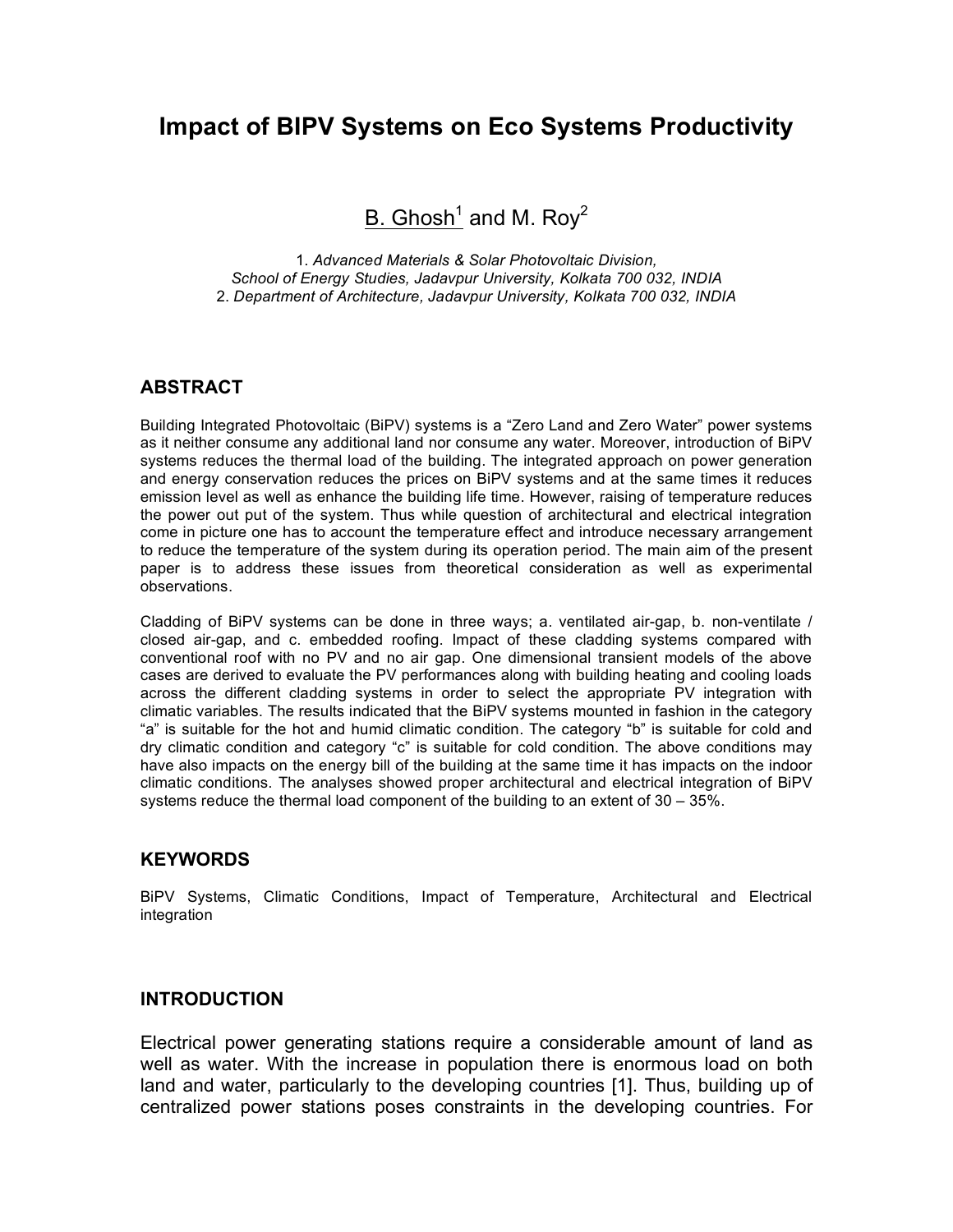providing accommodation / shelter to the urban and semi urban areas, high raise building becomes a possible solution. Many high raise buildings are coming up at the outskirts of the major metropolitan cities of the developing countries. Supply and transportation of electrical power to these buildings face problems as their demand is very high and there is paucity of space around these buildings for installing additional power generating station. In some cases space is provided for keeping standby generating set for meeting the local demand at the time of power failure.

However, the cost of diesel, emission of Green House Gases (GHGs) and particulates imposed several problems to the local power generation using fossil fuels. In developing countries energy consumption in building sectors accounts for in the range of 25 – 30% of the total energy used in the country in keeping comfort condition [2]. Solar energy has a significant role in reducing the energy consumption pattern in the building itself. Building Integrated Photovoltaic (BiPV) Systems is a conception for "Zero Land and Zero Water" based power systems. With the integration of proper architectural design, the conventional building elements like roof tiles, asphalt shingles, façade elements, and shading devices have been replaced with photovoltaic (PV) modules [3]. This inclusion performs the same function of the building element and at the same time it also generates clean electrical power.

BiPV systems already made a meaningful contribution in the power budget in urban applications. Many countries set their respective targets for using PV in the coming days. It was reported that that the goal of the EU countries is to reach at a level of 2000 MWp capacity with PV electricity by 2010, which is the combination of both roof top applications as well as wall applications. This additional power systems will not only save in reduction of conventional energy use but also offset the peak electricity generation from coal and oil and also cut down the emissions from diesel generators. Eco system protection is predominating factor in using photovoltaic in buildings in the context of global climate change [2].

As soon as the solar radiation strikes the PV module surface, a part of it get absorbed, a part get reflected back and a part transmitted into the building envelop. The absorbed part converted into electrical and thermal component [4]. Thus, when PV becomes a building element it has significant influence on the heat transfer through building envelope and its consequent effect on the building's heating and cooling loads. Relative little researches have been conducted to studies the influence BIPV systems in influencing the heating and cooling loads.

Researchers reported that ventilated systems helps in reducing the thermal load and at the same time it helps in enhancing the efficiency of the BiPV systems. However, the exact reduction in heating and cooling load with the applications of BiPV systems in bringing the comfort condition has not been clearly indicated. The main aim of the present paper is to conduct studies on the impact of BiPV systems in reducing the conventional energy load in keeping the exact comfort level and develop the design criteria considering the above aspects.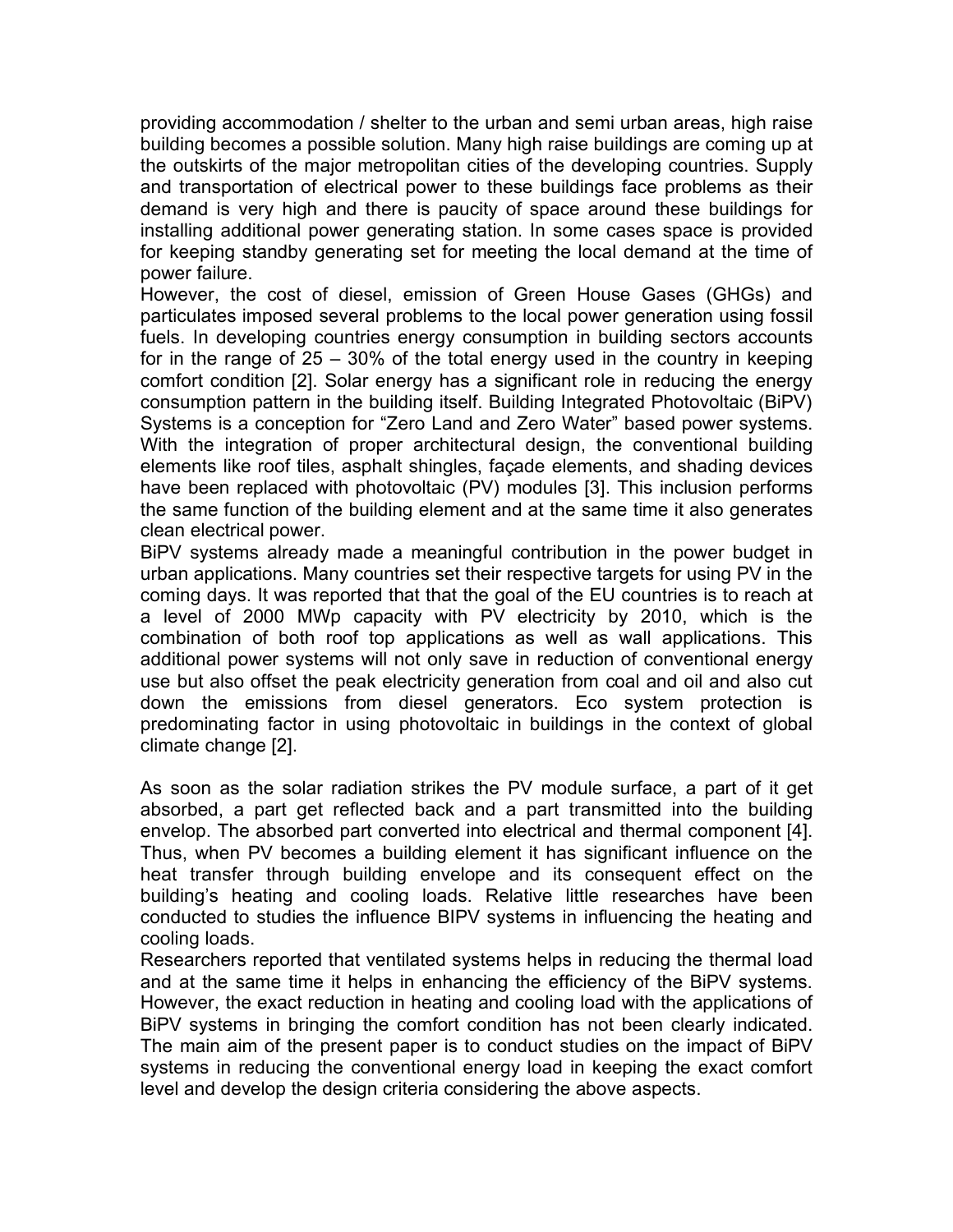At the present moment BiPV modules are made up mainly with crystalline Si. and at elevated temperature their efficiency get degraded. In order to obtain optimum efficiency the BiPV systems required to keep at an ambient temperature. For this purpose the systems may be kept in active or in passive cooling arrangement. In case of active cooling the BiPV systems sometimes coupled with thermal systems along with force flow arrangement for extracting heat. In case of passive cooling arrangement for natural ventilation is the possible option.

Active cooling demand some additional energy from the systems and on the other hand the passive cooling does not require and additional energy. The passive cooling mainly involve with air ventilation through the gap introduced in between the PV module and the roof. The ventilation system is a function of parameters like physical orientation of the building, roofing materials and climatic conditions. The exact design of ventilation systems at particular climatic condition is a major tool in implementing BiPV systems.

In the present paper impact of efficiency of a BiPV system in three different conditions e.g. ventilated air-gap BiPV, non ventilated i.e. closed air-gap BiPV systems and roof embedded BIPV systems were considered. Building thermal load were calculated with reference to the conventional roofing systems with no PV and no air gap. The change in efficiency and building thermal load were calculated and compared with the experimental results. Theoretical results indicated that introduction of BiPV systems reduce the cooling load to an extent of 30 %. This additional savings in cooling load may be considered as power saving in the conventional systems which can add value in the cost of BiPV systems as well as in environment and climate [4].

### **METHODOLOGIES**

In order to design the active or passive cooling arrangement it is essential to estimate the module temperature by considering the thermal energy exchange of the module with its environment through main heat transfer paths. In non-steady state conditions [5], the rate of change of PV module temperature with time is considered to be significantly greater than zero. The three modes of heat transfer e.g. conduction, convection and radiation are considered here. Module is also generating electrical power with time. If the heat capacity of the module is neglected, the energy balance equation can be written as;

$$
G = E + h_o(T_p - T_e) + h_i(T_p - T_a) \quad \text{---} \quad (1)
$$

Where G is the total solar radiation absorbed by the PV module (Wm<sup>-2</sup>); E is the electrical power density generated by the PV module,  $h_0$  and  $h_i$  are the heat transfer co-efficient ( $Wm^2K^{-1}$ ) of the on the outside and inside of the module surface. Tp, Te and Ta are the temperature (K) on the module surface and temperature of the air at outside and inside of the PV module.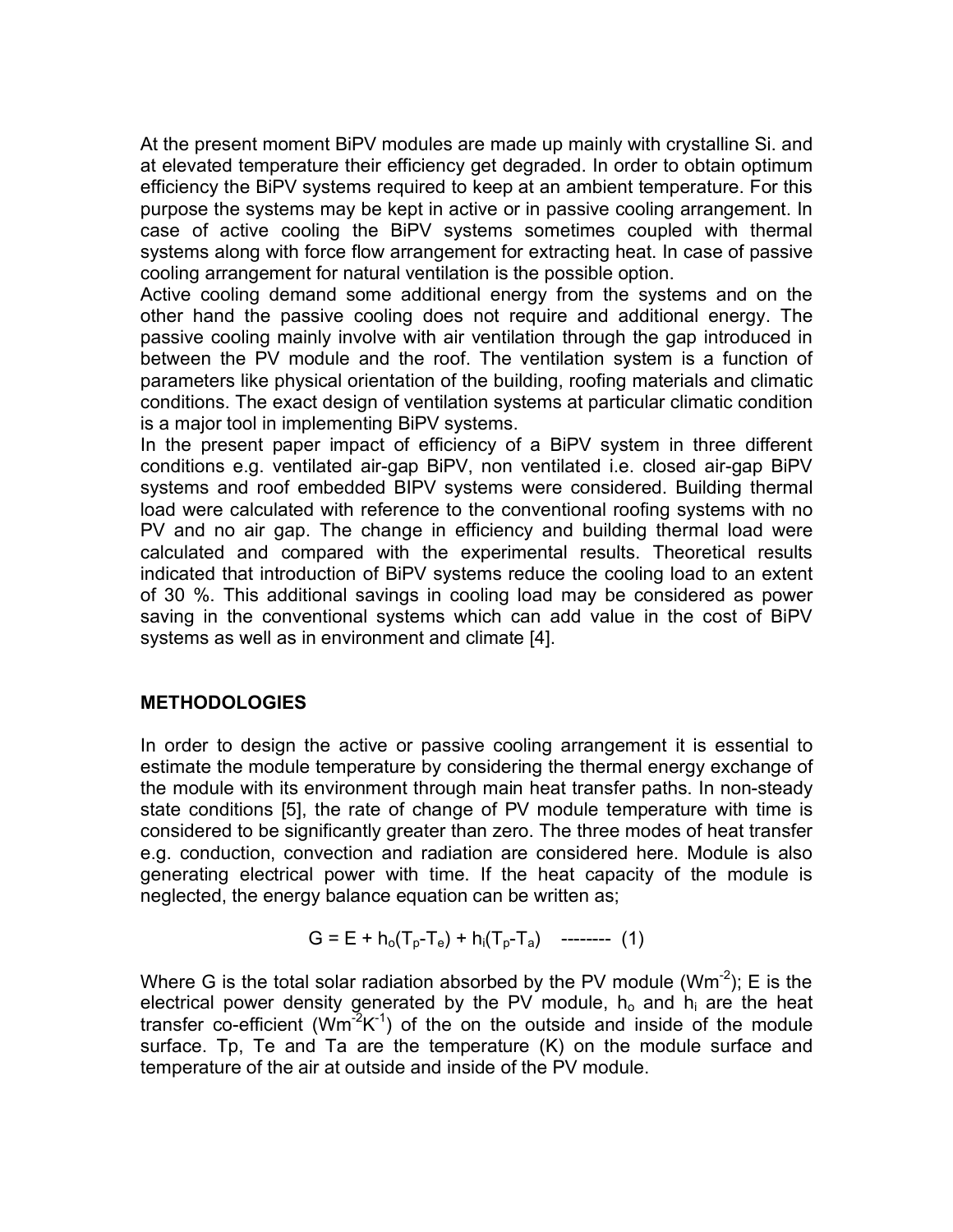The module temperature is estimated by considering the thermal energy exchange with its environment through the heat transfer paths. The main contribution for the heat transfer originates from the front and back surface of the module, while the heat transfer from the array to the structural framework is non significant. The resulting heat balance equation with time can be represented as following equation;

$$
C_{\text{mdl}} \left[ dT/dt \right] = Q_{\text{lw}} + Q_{\text{sw}} + Q_{\text{con}} - P_{\text{out}} \ \ \text{-----} \tag{2}
$$

Where  $Q_{lw}$  represent for heat transfer due to long wave radiation,  $Q_{sw}$  represent for short wave radiation,  $Q_{con}$  represent for convective heat transfer and  $P_{out}$  is the power out from the PV module.

To solve the eqn. 2 it is necessary to explicitly state the form of each of the long and short wave radiative exchange. The PV module heat capacity can be estimated using the equation;

 $C_{\text{mdl}} = \Sigma A.d_{\text{m}}.\rho_{\text{m}}.C_{\text{m}}$  ----------- (3)

Where A is the area of the module,  $d_m$ ,  $\rho_m$  and  $C_m$  are the thickness, density and specific heat of the individual layer.

The short wave heat transfer  $Q_{sw}$  can be represented as;

 $Q_{sw} = A \cdot \alpha \cdot \varphi$  ------------- (4)

Where  $\alpha$  is the absorption coefficient and  $\varphi$  is incidence radiation flux to the PV module.

The long wave heat transfer is represented using Stefan-Boltzmann law;

 $Q_{\text{lw}} = \sigma \cdot \epsilon \cdot T^4$  ------------ (5)

The convective heat transfer  $Q_{con}$  is the algebraic sum of free and forced convection of the PV module at the top surface and bottom surface and is represented as;

$$
Q_{con} = - (h_{c,forced} + h_{c, free}).A. (T_{mol} - T_a) \ \ \text{-----} \tag{6}
$$

The electrical power output from the PV array is represented as;

$$
P_{out} = C_{FF} \cdot E \cdot \ln (k_1 E) / T_{mol} \quad \text{---}
$$
 (7)

Substituting the individual values of  $Q_{\text{lw}}$ ,  $Q_{\text{sw}}$ ,  $Q_{\text{con}}$  and  $P_{\text{out}}$  in equation 2 the variation of  $T_{\text{mdl}}$  with time can be estimated.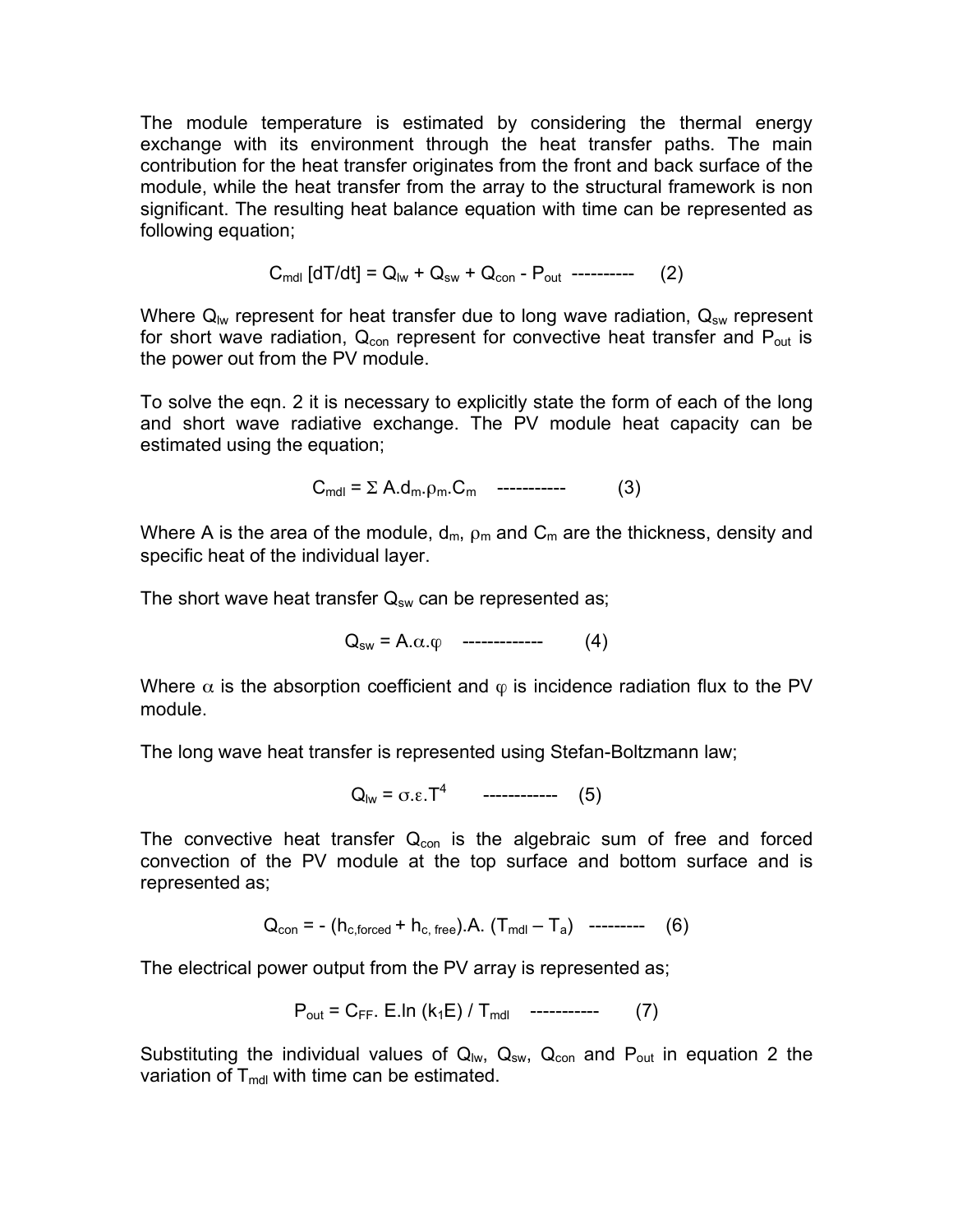## **RESULTS AND ASSESMENT**

A systematic studies on the variation of module temperature with climatic conditions have been studied at a BIPV systems installed at the north side of the School of Energy Studies Building at Jadavpur University, Kolkata, India. The following results were obtained for conducting studies for last three years. The results were tabled as below:

| Variables /<br>Parameters                                       | Type of the<br>cladding - A | Type of the<br>cladding - B | Type of the<br>cladding - C | Normal roof<br>without cladding |
|-----------------------------------------------------------------|-----------------------------|-----------------------------|-----------------------------|---------------------------------|
| Average<br>incoming solar<br>radiation per day<br>$(kWhm^{-2})$ | 4.8                         | 4.8                         | 4.8                         | 4.8                             |
| Normalized<br>average Heat<br>Gain                              | 1                           | 1.84                        | 1.96                        | 1.88                            |
| Normalized<br>average cooling<br>load                           | 1                           | 1.90                        | 2.11                        | 2.07                            |
| Normalized<br>power output per<br>day                           |                             | 0.944                       | 0.583                       | 0                               |

TABLE - I Performance analysis of various types of cladding systems

Cladding: "A" stands for PV cladded on the roof with a ventilated air gap, "B" stands for PV cladded roof with non-ventilated air gap and "C" stands for PV embedded with roof without any air gap.

### **CONCLUSION**

The performance comparison of the three roof cladded PV systems were compared with no cladding systems. Both theoretical and experimental observations were studied at hot and humid climatic condition zone. Both power generation and cooling load had been estimated. The results indicated that in hot and humid climatic condition the optimum method for roof cladding BiPV system is coupled with ventilated air gap because this integration leads to a high PV conversion efficiency with low cooling load. The PV cladded roof with ventilated air gap has high time lag and small decrement factor in comparison with other three roofs. The power out with the ventilated air gap is higher than the other systems due to cooling effect on PV module. Thus, reduction of energy bill due to cooling effect can be integrated into PV power generation should bring further reduction in PV cost in BiPV systems. The reduction of energy bill has impact on the  $CO<sub>2</sub>$  reduction. 30% reduction in cooling load indicated there is substantial